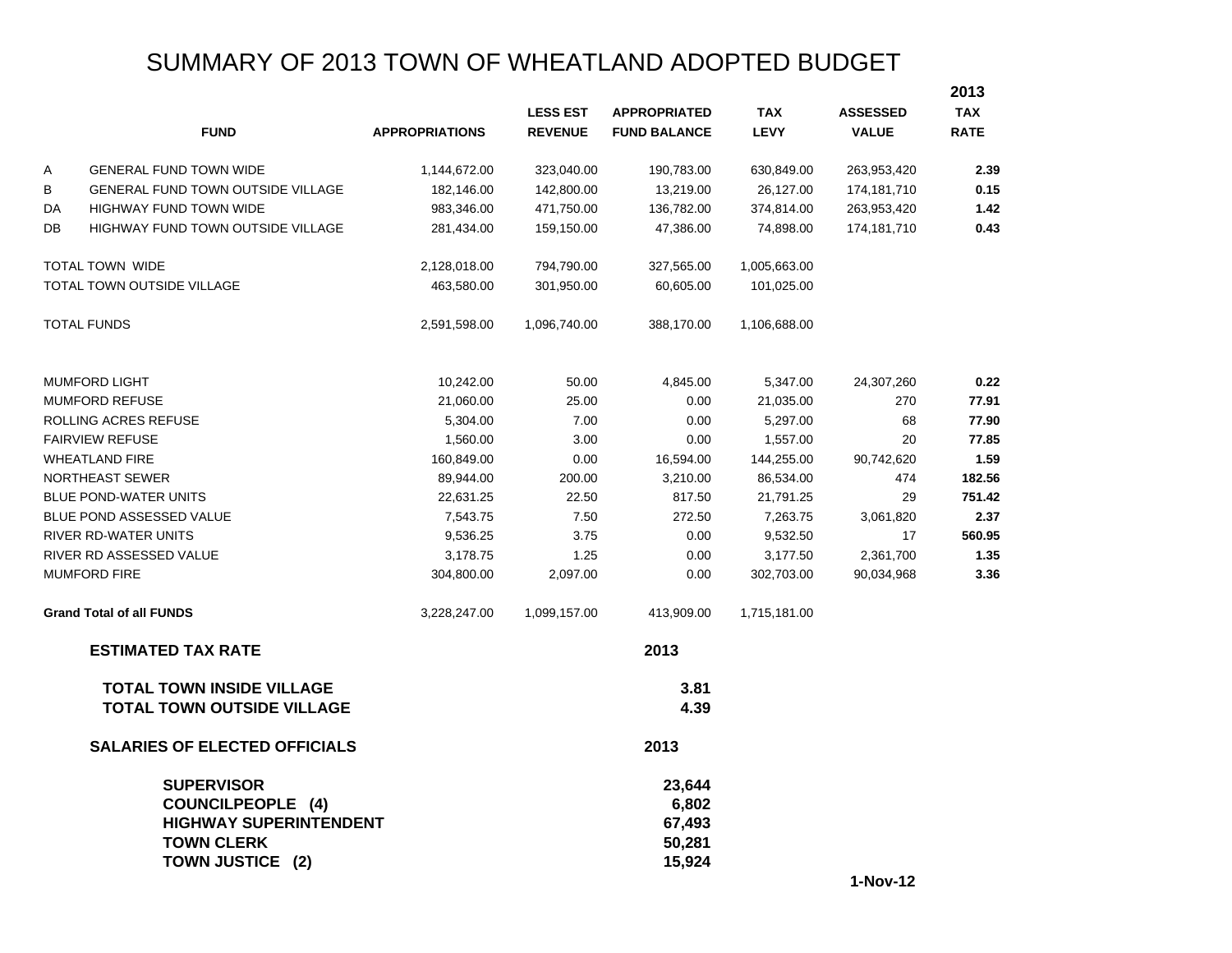#### **HIGHWAY FUND TOWN WIDE**

| <b>ACCOUNT</b> | <b>EXPENDITURES</b>                     | Actual<br>2011 | <b>Budget</b><br>2012 | <b>Budget</b><br>2013 |
|----------------|-----------------------------------------|----------------|-----------------------|-----------------------|
| DA5130.1       | <b>MACHINERY -SERVICES</b>              | 45,966.88      | 51,087.00             | 51,100.00             |
| DA5130.2       | MACHINERY - EQUIPMENT                   | 899.95         | 0.00                  | 0.00                  |
| DA5130.4       | <b>MACHINERY - CONTRACTUAL</b>          | 137,840.75     | 165,000.00            | 165,000.00            |
| DA5140.1       | <b>BRUSH &amp; WEEDS - SERVICES</b>     | 84,581.71      | 93,658.00             | 93,942.00             |
| DA5140.2       | <b>BRUSH &amp; WEEDS - EQUIP</b>        |                | 0.00                  | 0.00                  |
| DA5140.4       | <b>BRUSH &amp; WEEDS - CONTRACTUAL</b>  | 15,132.44      | 18,000.00             | 18,000.00             |
| DA5142.1       | TOWN SNOW REMOVAL - SERVICES            | 23,299.20      | 29,804.00             | 29,300.00             |
| DA5142.4       | TOWN SNOW REMOVAL - CONTRACTUAL         | 30.501.41      | 42,300.00             | 44,100.00             |
| DA5148.1       | OTHER GOVT - SERVICES                   | 140,044.94     | 187,374.00            | 187,833.00            |
| DA5148.4       | OTHER GOVT - CONTRACTUAL                | 69,366.56      | 100,700.00            | 104,900.00            |
| DA9010.8       | <b>STATE RETIREMENT</b>                 | 36,745.50      | 56,000.00             | 61,800.00             |
| DA9030.8       | SOCIAL SECURITY                         | 22,307.00      | 27,211.00             | 27,706.00             |
| DA9040.8       | WORKERS COMPENSATION                    | 30,957.85      | 34,000.00             | 36,000.00             |
| DA9050.8       | UNEMPLOYMENT INSURANCE                  | 3.66           | 50.00                 | 50.00                 |
| DA9055.8       | <b>DISABILITY INSURANCE</b>             | 292.07         | 500.00                | 500.00                |
| DA9060.8       | <b>HOSPITAL &amp; MEDICAL INSURANCE</b> | 96,633.78      | 95,500.00             | 113,115.00            |
| DA9950.9       | TRANSFER TO CAPITAL EQPMT RESERVE       | 220,000.00     | 50,000.00             | 50,000.00             |
|                | <b>TOTAL EXPENDITURES</b>               | 954,573.70     | 951,184.00            | 983,346.00            |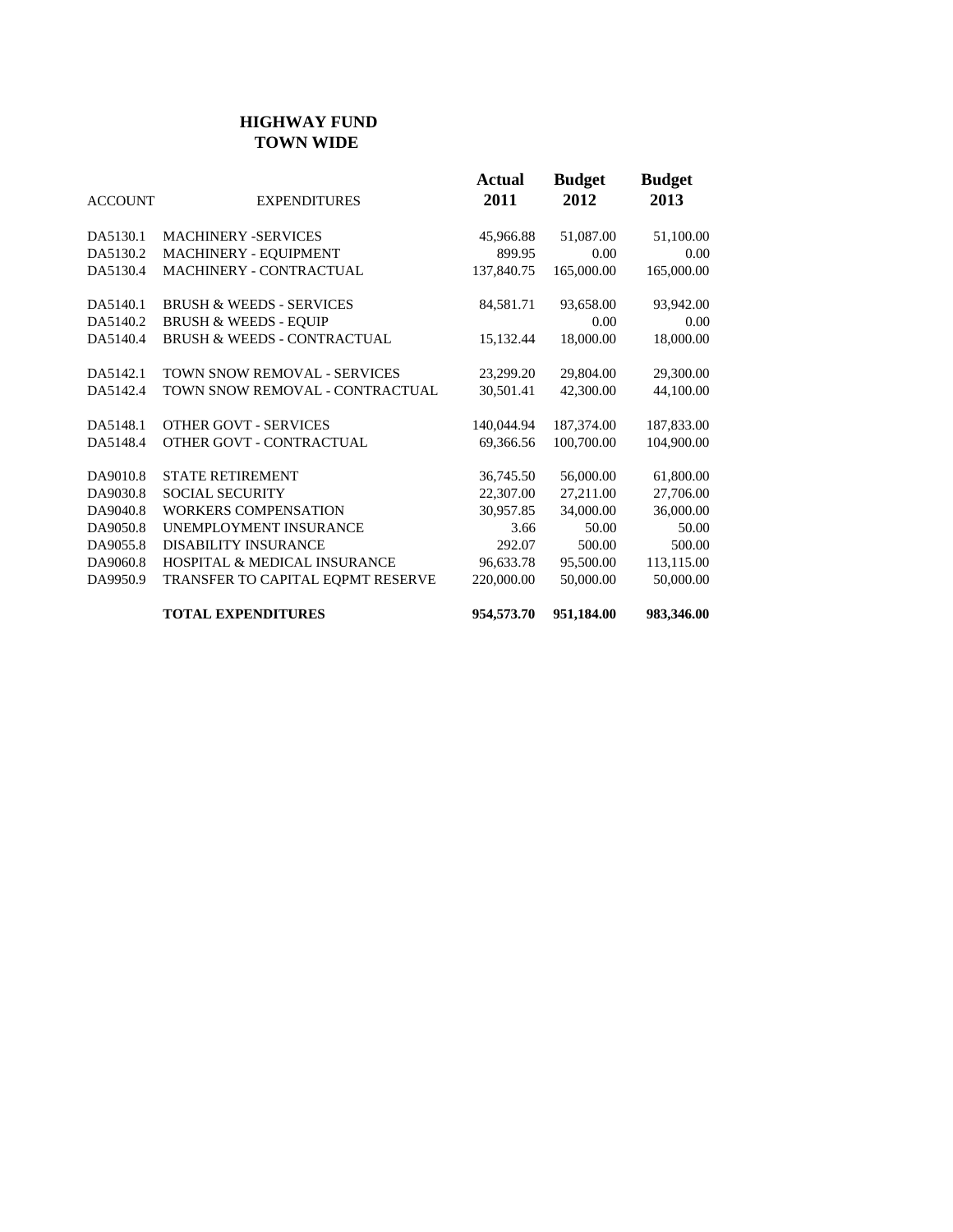# **HIGHWAY FUND TOWN WIDE**

| <b>ACCOUNT</b> | <b>REVENUE</b>                           | <b>Actual</b><br>2011 | <b>Budget</b><br>2012 | <b>Budget</b><br>2013 |
|----------------|------------------------------------------|-----------------------|-----------------------|-----------------------|
| DA1001         | PROPERTY TAXES                           | 324,936.00            | 345,730.00            | 374,814.00            |
| DA2300         | <b>OTHER GOVT - SUMMER</b>               | 88,628.59             | 60,000.00             | 60,000.00             |
| DA2302         | <b>OTHER GOVT - WINTER</b>               | 378,988.76            | 315,000.00            | 315,000.00            |
| DA2401         | <b>INTEREST &amp; EARNINGS</b>           | 2,495.05              | 2,500.00              | 1,250.00              |
| DA2416         | EQUIPMENT RENTAL TO OTHER GOVT           | 96,240.85             | 70,000.00             | 70,000.00             |
| DA2655         | <b>MINOR SALES</b>                       | 1,234.20              |                       |                       |
| DA2665         | <b>SALE OF EQUIP</b>                     | 27,945.00             |                       |                       |
| DA2701         | <b>REFUND OF PRIOR</b>                   | 1,736.54              | $0.00\,$              | 0.00                  |
| DA2770         | <b>SALE OF FUEL/SALT</b>                 | 6,267.51              | 5,000.00              | 5,000.00              |
| DA2801         | <b>INTERFUND REVENUE</b>                 | 29,629.95             | 20,500.00             | 20,500.00             |
|                | <b>TOTAL ESTIMATED REVENUE</b>           | 633,166.45            | 473,000.00            | 471,750.00            |
|                | <b>TOTAL REVENUE</b>                     | 958,102.45            | 818,730.00            | 846,564.00            |
|                | <b>APPROPRIATED FUND BALANCE</b>         | 101,893.00            | 132,454.00            | 136,782.00            |
|                | <b>UNAPPROPRIATED FUND BALANCE</b>       | 212,555.00            | 185,524.00            | 48,742.00             |
|                | <b>TOTAL REVENUES &amp; FUND BALANCE</b> | 1,272,550.45          | 1,136,708.00          | 1,032,088.00          |
|                | <b>LESS EXPENDITURES</b>                 | 954,573.70            | 951,184.00            | 983,346.00            |
|                | <b>FUND BALANCE DECEMBER 31</b>          | 317,978.00            | 185,524.00            | 48,742.00             |
|                | <b>TAX LEVY</b>                          | 324,936               | 324,936.00            | 374,814.00            |
|                | <b>ASSESSED VALUATION(M\$)</b>           | 257.88                | 261.9                 | 263.95                |
|                | TAX RATE (\$/THOUSAND)                   | 1.26                  | 1.32                  | 1.42                  |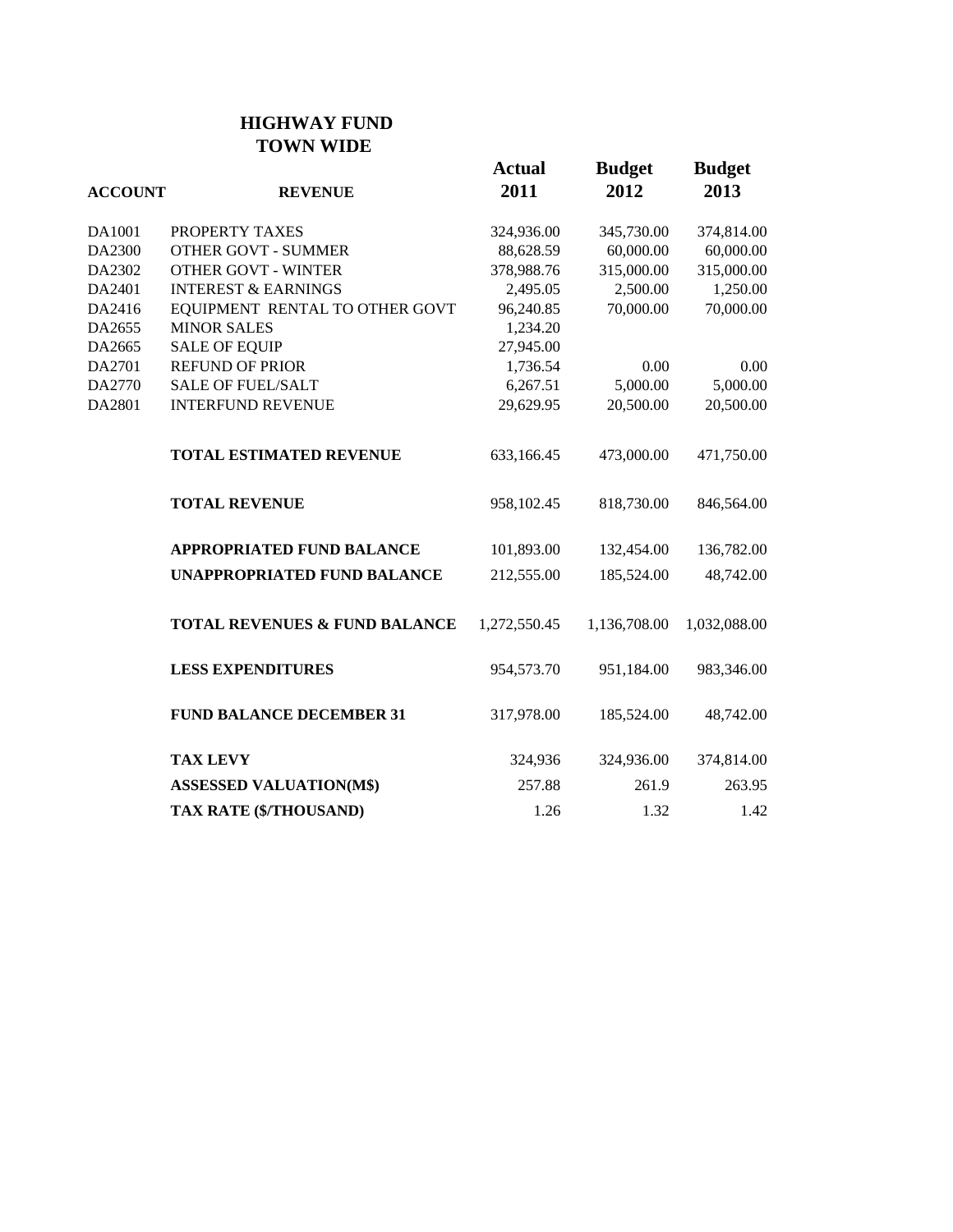#### **HIGHWAY FUND OUTSIDE OF VILLAGE**

| <b>ACCOUNT</b> | <b>EXPENDITURES</b>                    | <b>Actual</b><br>2011 | <b>Budget</b><br>2012 | <b>Budget</b><br>2013 |
|----------------|----------------------------------------|-----------------------|-----------------------|-----------------------|
| DB5110.1       | <b>ROAD REPAIRS - SERVICES</b>         | 67,244.10             | 63,858.00             | 64,035.00             |
| DB5110.4       | <b>ROAD REPAIRS - CONTRACTUAL</b>      | 132,977.76            | 150,000.00            | 175,000.00            |
| DB 5140.4      | <b>BRUSH &amp; WEEDS - CONTRACTUAL</b> |                       |                       |                       |
| DB9010.8       | <b>STATE RETIREMENT</b>                | 6,484.50              | 9,900.00              | 10,900.00             |
| DB9030.8       | <b>SOCIAL SECURITY</b>                 | 5,144.16              | 4,885.00              | 4,899.00              |
| DB9040.8       | <b>WORKERS COMPENSATION</b>            | 5,463.15              | 6,000.00              | 6,500.00              |
| DB9055.8       | <b>DISABILITY INSURANCE</b>            | 51.55                 | 100.00                | 100.00                |
| DB9060.8       | <b>MEDICAL INSURANCE</b>               | 17,052.92             | 17,000.00             | 20,000.00             |
|                | <b>TOTAL EXPENDITURES</b>              | 234,418.14            | 251,743.00            | 281,434.00            |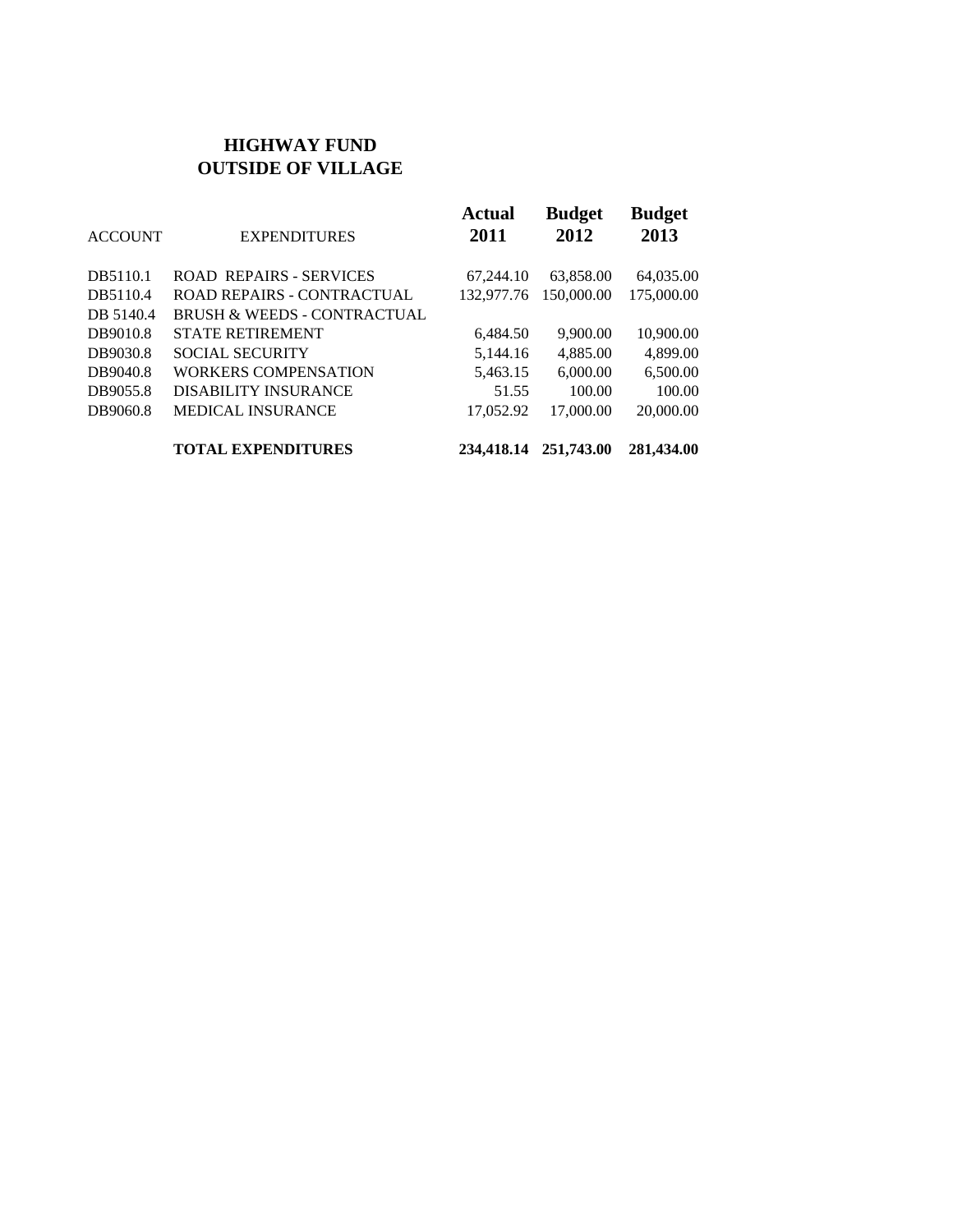## **HIGHWAY FUND OUTSIDE OF VILLAGE**

| <b>ACCOUNT</b> | <b>REVENUE</b>                           | <b>Actual</b><br>2011 | <b>Budget</b><br>2012 | <b>Budget</b><br>2013 |
|----------------|------------------------------------------|-----------------------|-----------------------|-----------------------|
| DB1001         | PROPERTY TAX                             | 71,948.00             | 74,245.00             | 74,898.00             |
| DB1120         | <b>COUNTY SALES TAX</b>                  | 93,690.82             | 85,000.00             | 100,000.00            |
| DB2401         | <b>INTEREST &amp; EARNINGS</b>           | 941.01                | 1,100.00              | 550.00                |
| DB2450         | <b>COMMISSIONS CABLE FRANCHISE</b>       |                       |                       | 19,600.00             |
| DB2701         | <b>REFUND OF PRIOR</b>                   | 292.21                |                       |                       |
| DB3501         | <b>CHIPS</b>                             | 39,287.17             | 39,000.00             | 39,000.00             |
|                | <b>TOTAL ESTIMATED REVENUE</b>           | 134,211.21            | 125,100.00            | 159,150.00            |
|                | <b>TOTAL REVENUE</b>                     | 206,159.21            | 199,345.00            | 234,048.00            |
|                | <b>APPROPRIATED FUND BALANCE</b>         | 48,618.00             | 52,398.00             | 47,386.00             |
|                | UNAPPROPRIATED FUND BALANCE              | 192,734.00            | 160,695.00            | 113,309.00            |
|                | <b>TOTAL REVENUES &amp; FUND BALANCE</b> | 447,511.21            | 412,438.00            | 394,743.00            |
|                | <b>LESS EXPENDITURES</b>                 | 234,418.14            | 251,743.00            | 281,434.00            |
|                | <b>FUND BALANCE DECEMBER 31</b>          | 213,093.00            | 160,695.00            | 113,309.00            |
|                | <b>TAX LEVY</b>                          | 78,439                | 71,948                | 74,898                |
|                | <b>ASSESSED VALUATION(M\$)</b>           | 171.31                | 172.66                | 174.18                |
|                | TAX RATE (\$/THOUSAND)                   | 0.42                  | 0.43                  | 0.43                  |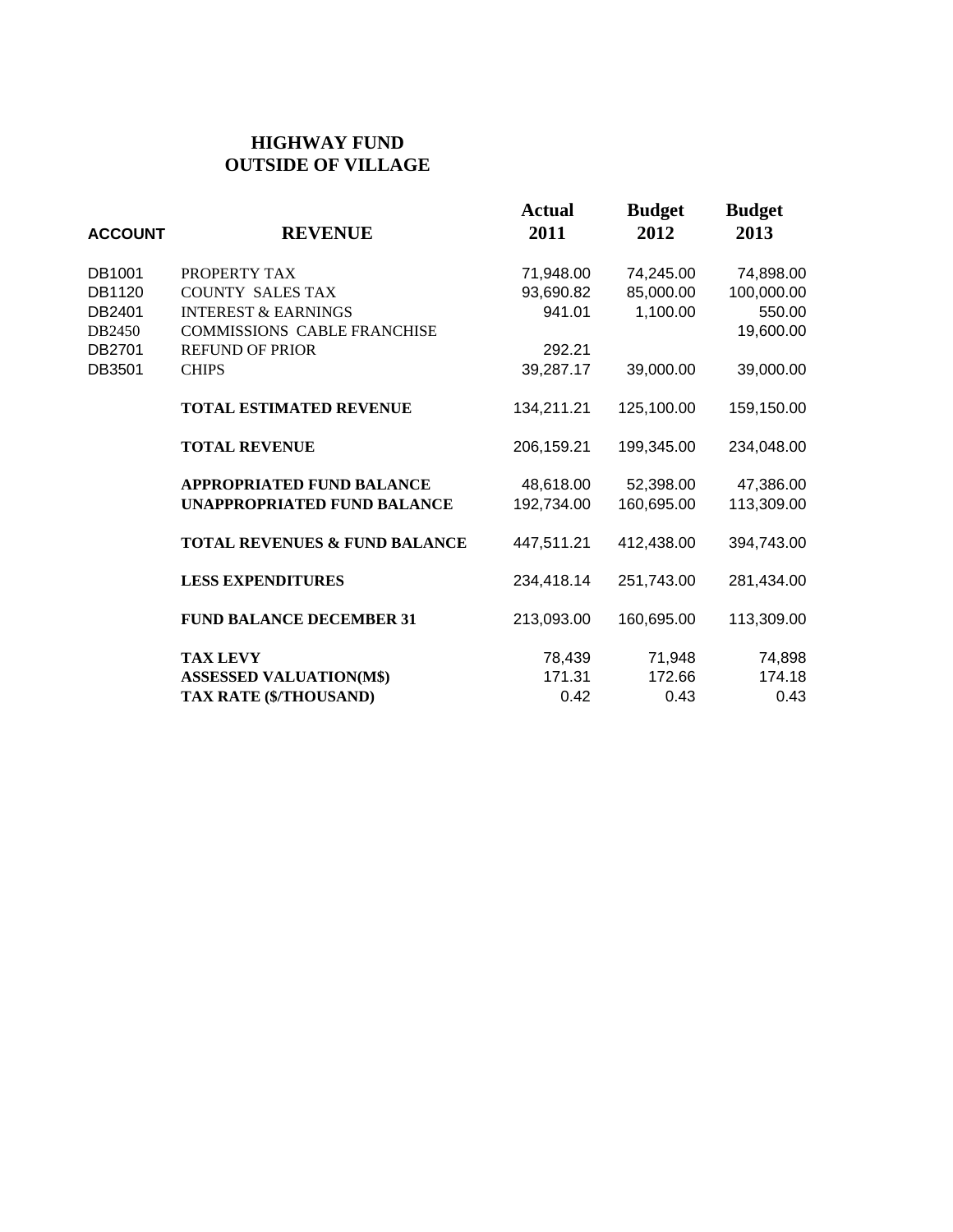### **GENERAL FUND OUTSIDE OF VILLAGE**

| Acct     | <b>EXPENDITURES</b>              | <b>Actual</b><br>2011 | <b>Budget</b><br>2012 | <b>Budget</b><br>2013 |
|----------|----------------------------------|-----------------------|-----------------------|-----------------------|
| B1620.4  | <b>BUILDING - CONTRACTUAL</b>    | 10,877.40             | 13,000.00             | 11,000.00             |
| B3620.10 | BLDG INSPECTOR - SERVICES/CLERK  | 18,011.48             | 19,290.00             | 10,710.00             |
| B3620.11 | <b>BLDG INSPECTOR - SERVICES</b> | 47,448.74             | 48,919.00             | 49,897.00             |
| B3620.21 | BLDG INSPECTOR - EQUIPMENT       |                       |                       |                       |
| B3620.41 | BLDG INSPECTOR - CONTRACTUAL     | 2,255.44              | 5,460.00              | 5,900.00              |
| B3620.12 | FIRE MARSHALL - SERVICES         | 18,324.31             | 31,000.00             | 31,620.00             |
| B3620.22 | FIRE MARSHALL - EQUIPMENT        | 563.92                |                       |                       |
| B3620.42 | FIRE MARSHALL - CONTRACTUAL      | 1,001.03              | 1,250.00              | 1,850.00              |
| B7320.4  | YOUTH PROGRAM                    | 1,200.00              | 1,210.00              | 1,620.00              |
| B8010.1  | ZONING BOARD - SERVICES          | 43.68                 | 425.00                | 600.00                |
| B8010.2  | ZONING BOARD - EQUIPMENT         |                       |                       |                       |
| B8010.4  | ZONING - CONTRACTUAL             | 576.90                | 225.00                | 225.00                |
| B8020.1  | <b>PLANNING BOARD - SERVICES</b> | 579.38                | 1,200.00              | 1,200.00              |
| B8020.21 | PLANNING - EQUIPMENT             |                       |                       |                       |
| B8020.4  | PLANNING - CONTRACTUAL           | 7,417.94              | 5,000.00              | 5,000.00              |
| B8020.42 | <b>ENVRNMT BOARD</b>             | 0.00                  |                       |                       |
| B8160.4  | <b>REFUSE - CONTRACTUAL</b>      | 13,848.83             | 20,500.00             | 20,500.00             |
| B9010.8  | <b>STATE RETIREMENT</b>          | 9,742.50              | 15,200.00             | 15,400.00             |
| B9030.8  | <b>SOCIAL SECURITY</b>           | 6,457.05              | 7,714.00              | 7,714.00              |
| B9040.8  | <b>WORKERS COMPENSATION</b>      | 1,670.66              | 1,700.00              | 1,700.00              |
| B9055.8  | <b>DISABILITY INSURANCE</b>      | 110.76                | 200.00                | 200.00                |
| B9060.8  | MEDICAL INSURANCE                | 16,876.57             | 15,888.00             | 17,010.00             |
|          | <b>TOTAL EXPENDITURES</b>        | 157,006.59            | 188,181.00            | 182,146.00            |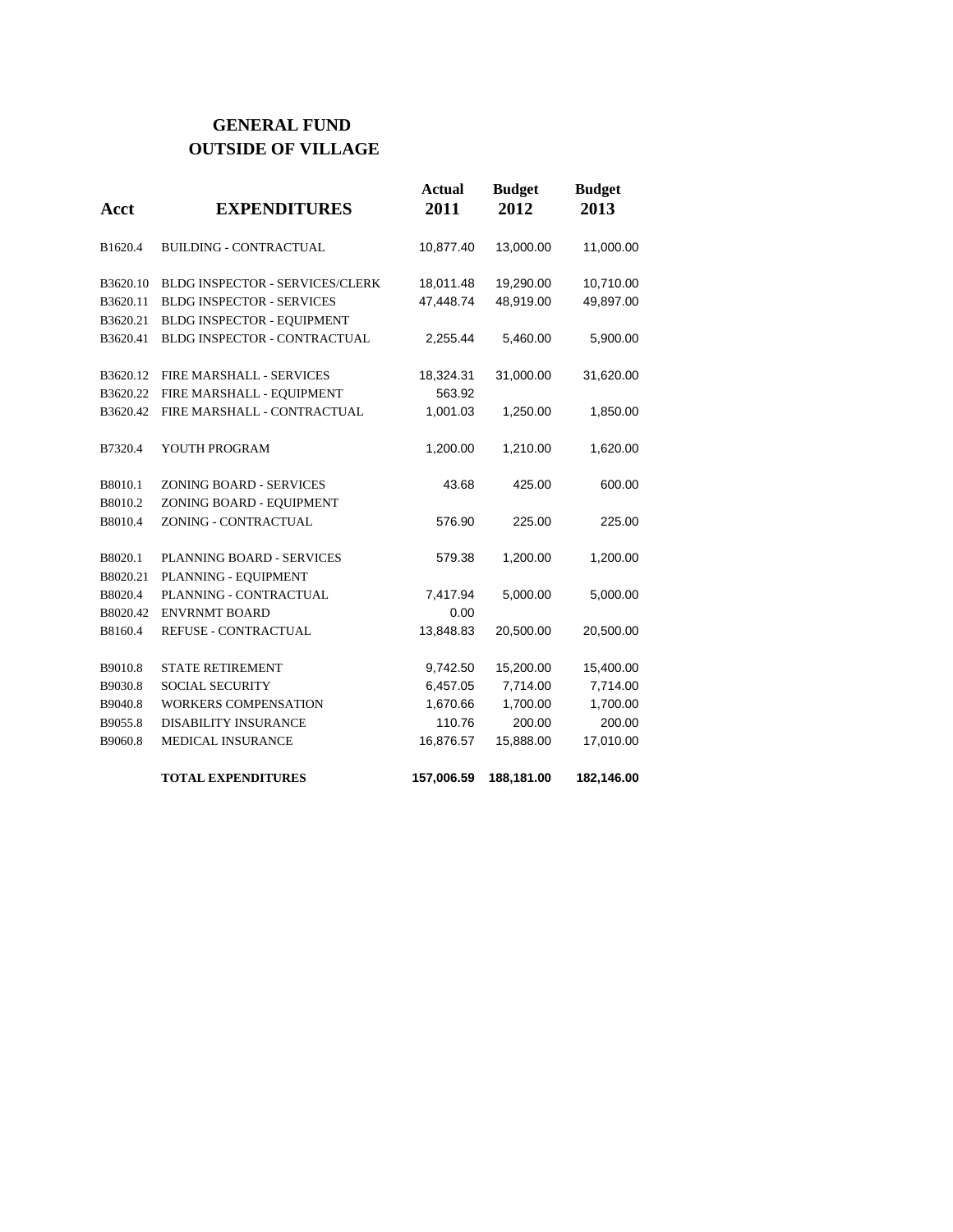#### **GENERAL FUND OUTSIDE OF VILLAGE**

| <b>ACCOUNT</b>    | <b>REVENUE</b>                           | <b>Actual</b><br>2011 | <b>Budget</b><br>2012 | <b>Budget</b><br>2013 |
|-------------------|------------------------------------------|-----------------------|-----------------------|-----------------------|
| B <sub>1001</sub> | PROPERTY TAXES                           | 25,696.00             | 25,900.00             | 26,127.00             |
| B1081             | PAYMENTS IN LIEU OF TAX                  |                       |                       |                       |
| B1120             | <b>COUNTY SALES TAX</b>                  | 93,690.83             | 85,000.00             | 100,000.00            |
| B2110             | <b>ZONING FEES</b>                       | 6,838.54              | 5,000.00              | 6,000.00              |
| B <sub>2401</sub> | <b>INTEREST &amp; EARNINGS</b>           | 815.94                | 800.00                | 400.00                |
| <b>B2450</b>      | COMMISSIONS CABLE FRANCHISE              |                       |                       | 8,400.00              |
| B2620             | <b>FORFEITED DEPOSITS</b>                | 6,808.66              |                       |                       |
| B <sub>2701</sub> | REFUNDS OF PRIOR YR EXPENSE              | 91.01                 |                       |                       |
| B2770             | MISC REVENUES (VILLAGE)                  | 28,725.57             | 27,000.00             | 28,000.00             |
|                   | <b>ESTIMATED REVENUE</b>                 | 136,970.55            | 117.800.00            | 142,800.00            |
|                   | <b>TOTAL REVENUE</b>                     | 162.666.55            | 143.700.00            | 168.927.00            |
|                   | <b>APPROPRIATED FUND BALANCE</b>         | 51,492.00             | 44,481.00             | 13,219.00             |
|                   | <b>UNAPPROPRIATED FUND BALANCE</b>       | 168.992.00            | 181.664.00            | 168,445.00            |
|                   | <b>TOTAL REVENUES &amp; FUND BALANCE</b> | 383,150.55            | 369,845.00            | 350,591.00            |
|                   | <b>DEDUCT EXPENDITURES</b>               | 157,006.59            | 188,181.00            | 182,146.00            |
|                   | <b>FUND BALANCE DECEMBER 31</b>          | 226,144.96            | 181,664.00            | 168,445.00            |
|                   | <b>TAX LEVY TOWN OUTSIDE VILLAGE</b>     | 15,347.00             | 25,900.00             | 26,127.00             |
|                   | <b>ASSESSED VALUATION(M\$)</b>           | 171.30                | 172.66                | 174.20                |
|                   | TAX RATE (\$/THOUSAND)                   | 0.15                  | 0.15                  | 0.15                  |
|                   |                                          |                       |                       |                       |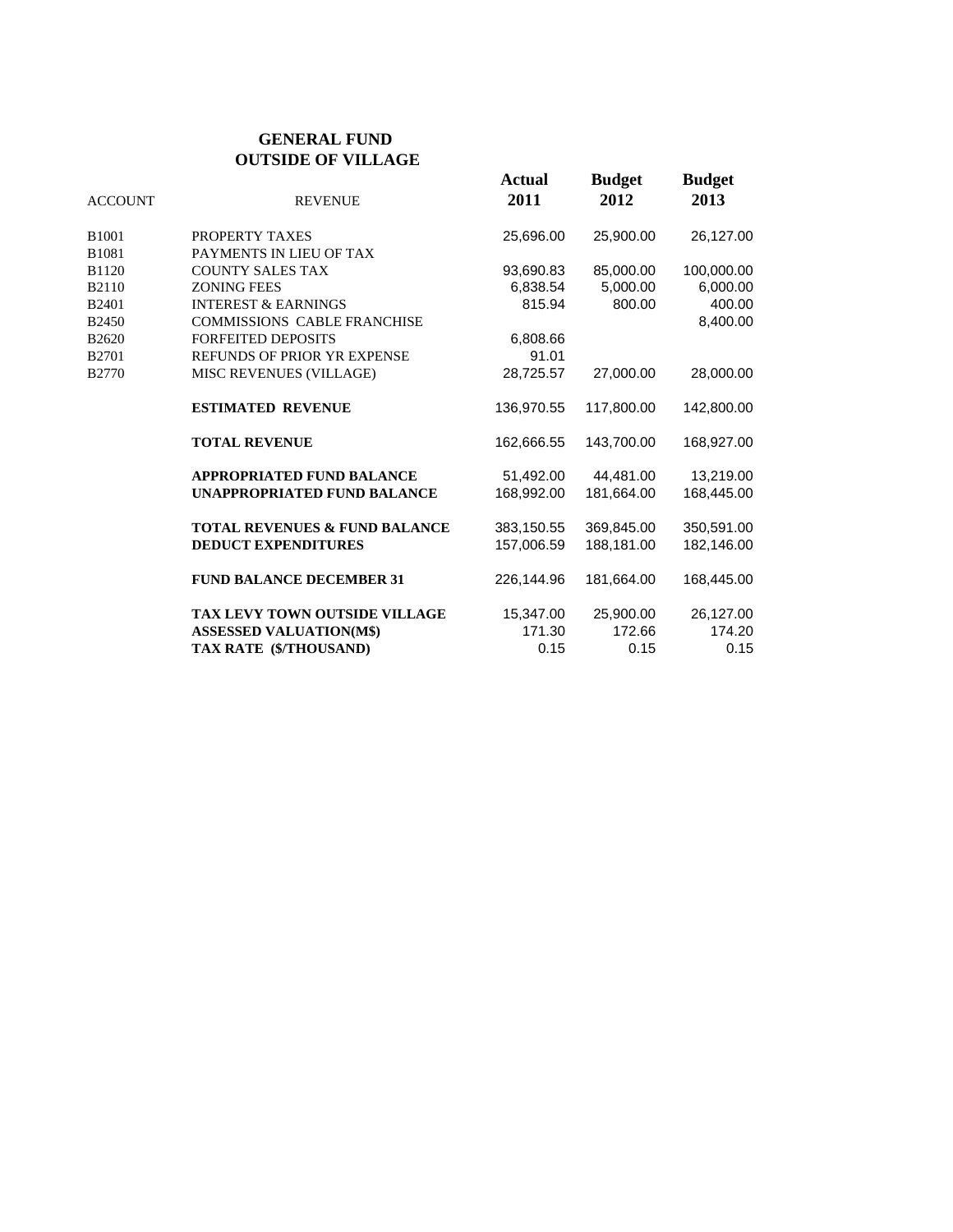#### **GENERAL FUND TOWN WIDE**

|                    |                                                                    | <b>Actual</b> | <b>Budget</b>         | <b>Budget</b>         |
|--------------------|--------------------------------------------------------------------|---------------|-----------------------|-----------------------|
| <b>ACCOUNT</b>     | <b>EXPENDITURES</b>                                                | 2011          | 2012                  | 2013                  |
|                    |                                                                    |               |                       |                       |
| A1010.1            | <b>TOWN BOARD - SERVICES</b>                                       | 26,152.00     | 26,676.00             | 27,209.00             |
| A1010.2            | TOWN BOARD - EQUIPMENT                                             |               |                       |                       |
| A1010.4            | TOWN BOARD - CONTRACTUAL                                           | 1,722.34      | 15,000.00             | 10,000.00             |
| A1010.41           | TOWN BOARD - ECONOMIC COMMISSION                                   | 0.00          | 0.00                  | 0.00                  |
| A1110.1            | <b>JUSTICES - SERVICES</b>                                         | 27,152.00     | 31,224.00             | 31,848.00             |
| A1110.11           | <b>JUSTICES - COURT ATTENDANT</b>                                  | 1,210.44      | 1,600.00              | 1,800.00              |
| A1110.2            | <b>JUSTICES - EQUIPMENT</b>                                        | 0.00          |                       |                       |
| A1110.4            | <b>JUSTICES - CONTRACTUAL</b>                                      | 12,298.27     | 12,000.00             | 14,000.00             |
|                    |                                                                    |               |                       |                       |
| A1130.1            | <b>COURT CLERK - SERVICES</b>                                      | 25,443.41     | 26,472.00             | 37,000.00             |
| A1220.1            | <b>SUPERVISOR - SERVICES</b>                                       | 22,726.00     | 23,181.00             | 23,644.00             |
| A1220.11           | SUPERVISOR - DEPUTY SERVICES                                       | 734.00        | 749.00                | 764.00                |
| A1220.12           | SUPERVISOR - CLERK                                                 | 0.00          |                       |                       |
| A1220.4            | SUPERVISOR - CONTRACTUAL                                           | 359.56        | 1,000.00              | 500.00                |
| A1330.4            | TAX COLLECTION - CONTRACTUAL                                       | 1,164.69      | 2,600.00              | 3,230.00              |
| A1340.1            | <b>BUDGET OFFICER - SERVICES</b>                                   | 26,265.00     | 26,790.00             |                       |
| A1340.2            | <b>BUDGET - EQUIPMENT</b>                                          | 0.00          |                       | 27,326.00             |
| A1340.4            | <b>BUDGET - CONTRACTUAL</b>                                        | 5,406.50      | 5,000.00              | 6,000.00              |
|                    |                                                                    |               |                       |                       |
| A1355.1            | <b>ASSESSOR - SERVICES</b>                                         | 23,695.00     | 24,169.00             | 24,652.00             |
| A1355.2            | ASSESSOR - EQUIPMENT                                               | 0.00          | 500.00                | 500.00                |
| A1355.4            | ASSESSOR - CONTRACTUAL                                             | 1,448.66      | 5,720.00              | 4,780.00              |
| A1410.1            | <b>TOWN CLERK - SERVICES</b>                                       | 48,328.00     | 49,295.00             | 50,281.00             |
| A1410.11           | TOWN CLERK - DEPUTY CLERK SERVICES                                 | 36,641.21     | 38,578.00             | 28,000.00             |
| A1410.2            | TOWN CLERK - EQUIPMENT                                             | 0.00          | 500.00                | 1,000.00              |
| A1410.4            | TOWN CLERK - CONTRACTUAL                                           | 2,416.46      | 8,000.00              | 4,617.00              |
|                    |                                                                    |               |                       |                       |
| A1420.4            | ATTORNEY - CONTRACTUAL                                             | 19,564.00     | 19,955.00             | 20,354.00             |
| A1420.41           | ATTORNEY - LITIGATION CONTRACTUAL                                  | 200.00        | 14,000.00             | 20,000.00             |
| A1440.4            | ENGINEER - CONTRACTUAL                                             | 1,093.50      | 10,300.00             | 10,300.00             |
| A1450.1            | <b>ELECTIONS - SERVICES</b>                                        |               |                       |                       |
| A1450.4            | ELECTIONS - CONTRACTUAL                                            | 6,265.00      | 6,000.00              | 6,000.00              |
|                    |                                                                    |               |                       |                       |
| A1460.1            | RECORDS MANAGEMENT - SERVICES                                      | 0.00          | 1,000.00              | 1,000.00              |
| A1460.4            | RECORDS MANAGEMENT - CONTRACTUAL                                   | 785.31        | 1,500.00              | 1,500.00              |
| A1480.1            | PUBLIC INFORMATION - SERVICES                                      |               | 5,000.00              | 5,000.00              |
| A1480.4            | PUBLIC INFORMATION - CONTRACTUAL                                   | 2,317.65      | 4,000.00              | 3,000.00              |
|                    |                                                                    | 0             |                       |                       |
| A1620.2<br>A1620.4 | <b>BUILDING - EQUIPMENT</b><br><b>BUILDING - Cleaning/Supplies</b> | 31,548.96     | 1,000.00<br>36,000.00 | 1,000.00<br>36,000.00 |
|                    | A1620.405 BUILDING-RENT-OTHER BUILDINGS                            | 0.00          | 0.00                  | 0.00                  |
| A1620.42           | <b>BUILDING - UTILITIES-Phone</b>                                  | 3,889.68      | 5,000.00              | 5,000.00              |
|                    | A1620.43 BUILDING - UTILITIES-Elect                                | 10,312.58     | 13,000.00             | 12,000.00             |
|                    | A1620.44 BUILDING - UTILITIES-Gas                                  | 4,548.41      | 8,000.00              | 6,000.00              |
|                    |                                                                    |               |                       |                       |
| A1660.4            | CENTRAL STOREROOM SUPPLIES                                         | 1,437.69      | 2,500.00              | 2,500.00              |
| A1660.42           | CENTRAL EQUIPMENT MAINTENANCE                                      | 588.69        | 1,200.00              | 1,200.00              |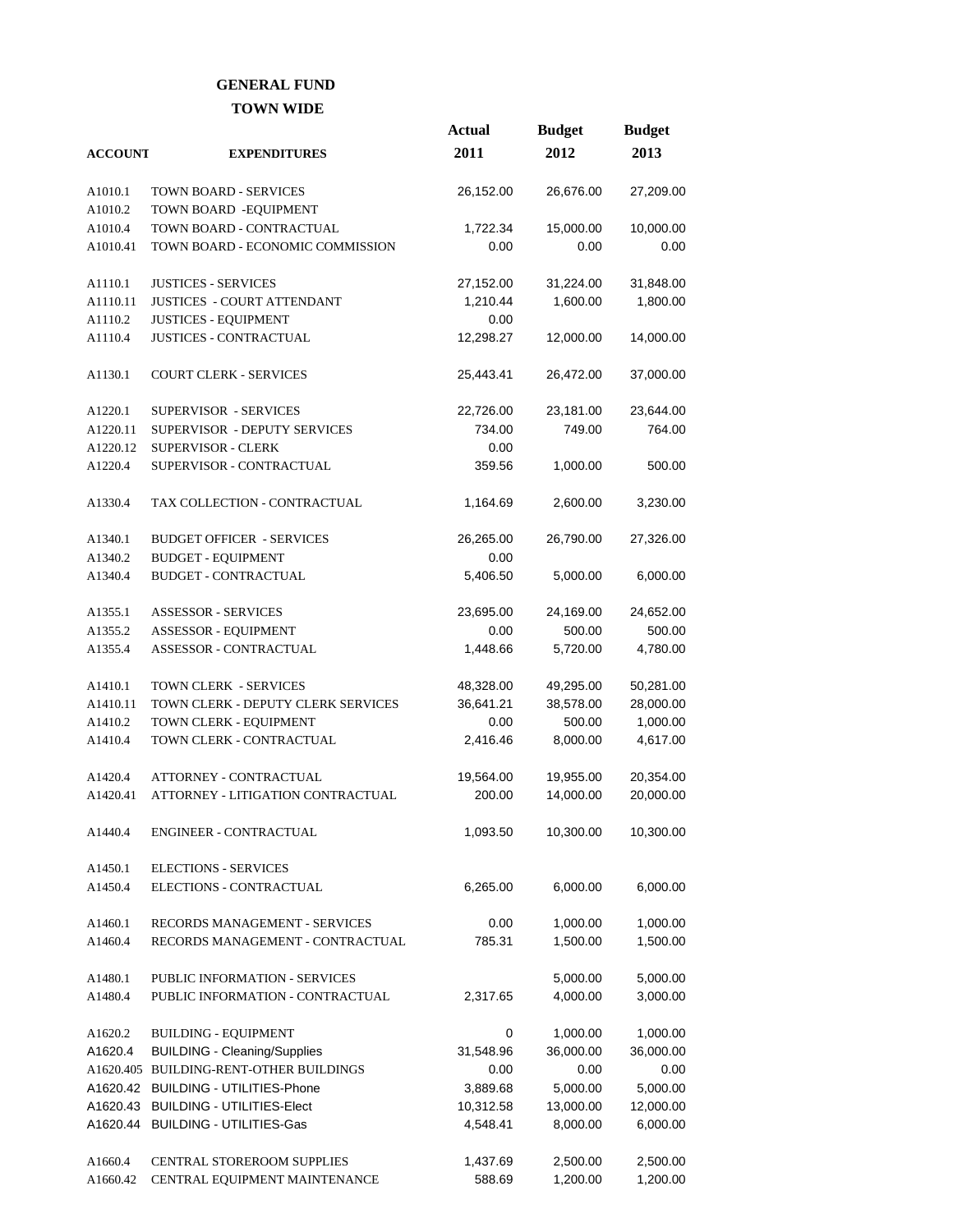| A1670.4            | CENTRAL PRINTING & MAILING                    | 3,884.58   | 6,500.00   | 6,500.00   |  |
|--------------------|-----------------------------------------------|------------|------------|------------|--|
| A1680.2            | DATA PROCESSING - EQUIPMENT                   | 239.98     | 1,000.00   | 1,000.00   |  |
| A1680.4            | DATA PROCESSING - CONTRACTUAL                 | 5,000.00   | 10,000.00  | 10,000.00  |  |
| A1910.4            | <b>INSURANCE</b>                              | 35,165.50  | 40,000.00  | 40,000.00  |  |
| A1920.4            | ASSOCIATION OF TOWNS DUES                     | 1,100.00   | 1,100.00   | 1,000.00   |  |
| A1930.4            | JUDGEMENTS & CLAIMS                           | 1,552.30   | 2,000.00   | 2,000.00   |  |
| A1990.4            | <b>CONTINGENT</b>                             | 0.00       | 40,500.00  | 40,500.00  |  |
| A3189.1            | <b>CROSSING GUARDS- SERVICES</b>              | 2,136.15   | 0.00       | 0.00       |  |
| A3189.2            | CROSSING GUARD - EQUIPMENT                    |            |            |            |  |
| A3189.4            | CROSSING GUARD - CONTRACTUAL                  | 0.00       | 0.00       | 0.00       |  |
| A3510.1            | DOG CONTROL OFFICER SERVICES                  | 10,763.34  | 13,005.00  | 13,265.00  |  |
| A3510.2            | DOG CONTROL - EQUIPMENT                       | 0          | 0.00       | 0.00       |  |
| A3510.4            | DOG CONTROL - CONTRACTUAL                     | 2,311.62   | 3,110.00   | 3,110.00   |  |
|                    |                                               |            |            |            |  |
| A5010.1            | HIGHWAY SUPERINTENDENT - SERVICES             | 64,872.00  | 66,170.00  | 67,493.00  |  |
| A5010.11           | <b>HIGHWAY CLERK - SERVICES</b>               | 11,792.30  | 12,820.00  | 12,820.00  |  |
| A5010.4            | HIGHWAY SUPT - CONTRACTUAL                    | 764.00     | 1,200.00   | 1,200.00   |  |
| A5132.2            | HWY GARAGE - EQUIPMENT                        | 0.00       | 2,000.00   | 2,000.00   |  |
| A5132.4            | HWY GARAGE - CONTRACTUAL                      | 21,798.77  | 30,300.00  | 30,300.00  |  |
| A5182.4            | STREET LIGHTING - CONTRACTUAL                 | 11,327.39  | 13,000.00  | 13,000.00  |  |
| A6510.4            | VETERANS SERVICE - CONTRACTUAL                | 300.00     | 300.00     | 300.00     |  |
| A6772.1            | <b>SENIOR CENTER - STAFF SERVICES</b>         | 25,769.72  | 29,300.00  | 29,300.00  |  |
| A6772.2            | SENIOR CENTER - EQUIPMENT                     | 0.00       | 1,000.00   | 1,000.00   |  |
| A6772.4            | SENIOR CENTER - CONTRACTUAL                   | 19,065.28  | 23,000.00  | 21,000.00  |  |
| A6772.41           | SENIOR CENTER - TRANSPORTATION                | 0.00       | 100.00     | 100.00     |  |
| A7110.4            | PARKS - CONTRACTUAL                           | 12,887.54  | 11,450.00  | 11,450.00  |  |
| A7310.1            | YOUTH RECREATION - SERVICES                   | 32,476.65  | 34,000.00  | 35,000.00  |  |
| A7310.11           | <b>ASSETS -SERVICES</b>                       | 4,080.00   | 4,080.00   | 4,245.00   |  |
| A7310.12           | YOUTH COURT                                   | 4,080.00   | 4,080.00   | 4,245.00   |  |
| A7310.4            | YOUTH RECREATION - CONTRACTUAL                | 14,357.01  | 13,100.00  | 15,116.00  |  |
| A7310.41           | YOUTH BOARD - CONTRACTUAL                     | 299.39     | 1,000.00   | 500.00     |  |
| A7410.4            | LIBRARY - CONTRACTUAL                         | 116,300.00 | 118,626.00 | 120,999.00 |  |
| A7510.1<br>A7510.2 | HISTORIAN - SERVICES<br>HISTORIAN - EQUIPMENT | 3,272.00   | 3,337.00   | 3,404.00   |  |
| A7510.4            | HISTORIAN - CONTRACTUAL                       | 1,619.68   | 700.00     | 700.00     |  |
| A7520.4            | DONNELLY HOUSE - CONTRACTUAL                  | 11,283.92  | 10,000.00  | 11,000.00  |  |
| A7620.4            | ADULT RECREATION - CONTRACTUAL                | 4,000.00   | 4,000.00   | 4,000.00   |  |
| A8090.4            | <b>ENVIRONMENTAL REVIEW</b>                   | 0.00       | 0.00       | 0.00       |  |
| A8810.4            | CEMETERIES - CONTRACTUAL                      | 600.00     | 600.00     | 600.00     |  |
| A9010.8            | STATE RETIREMENT                              | 35,858.25  | 56,500.00  | 60,100.00  |  |
| A9030.8            | <b>SOCIAL SECURITY</b>                        | 30,329.81  | 33,048.00  | 33,048.00  |  |
| A9040.8            | WORKERS COMPENSATION                          | 6,939.34   | 7,700.00   | 9,700.00   |  |
| A9050.8            | <b>UNEMPLOYMENT</b>                           | 281.55     | 0.00       | 0.00       |  |
| A9055.8            | DISABILITY INSURANCE                          | 938.89     | 1,000.00   | 1,000.00   |  |
|                    |                                               |            |            |            |  |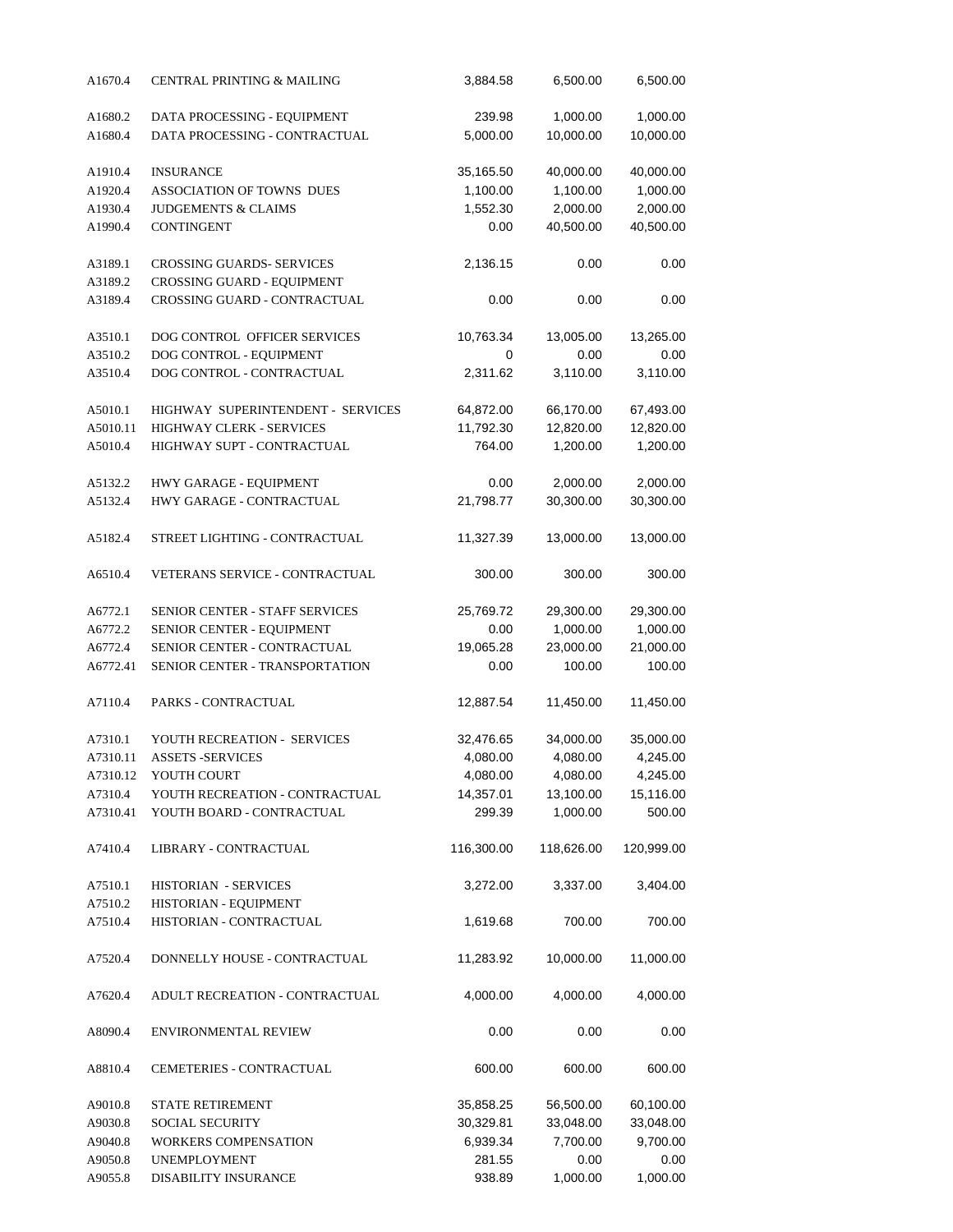|          | <b>TOTAL EXPENDITURES</b>     | 953.611.76 | 1,142,739.00 1,144,672.00 |           |
|----------|-------------------------------|------------|---------------------------|-----------|
| A9950.92 | <b>TRANSFER TO CAPITAL FD</b> | 0.00       | 0.00                      | 0.00      |
| A9710.7  | <b>BOND INTEREST</b>          | 47.225.03  | 45.804.00                 | 44.272.00 |
| A9710.6  | <b>BOND PRIN</b>              | 30,000,00  | 35,000,00                 | 35,000,00 |
| A9060.8  | MEDICAL INSURANCE - RETIREES  | 4.171.08   | 9.800.00                  | 9.200.00  |
| A9060.8  | <b>MEDICAL INSURANCE</b>      | 29.053.68  | 25,000,00                 | 17.200.00 |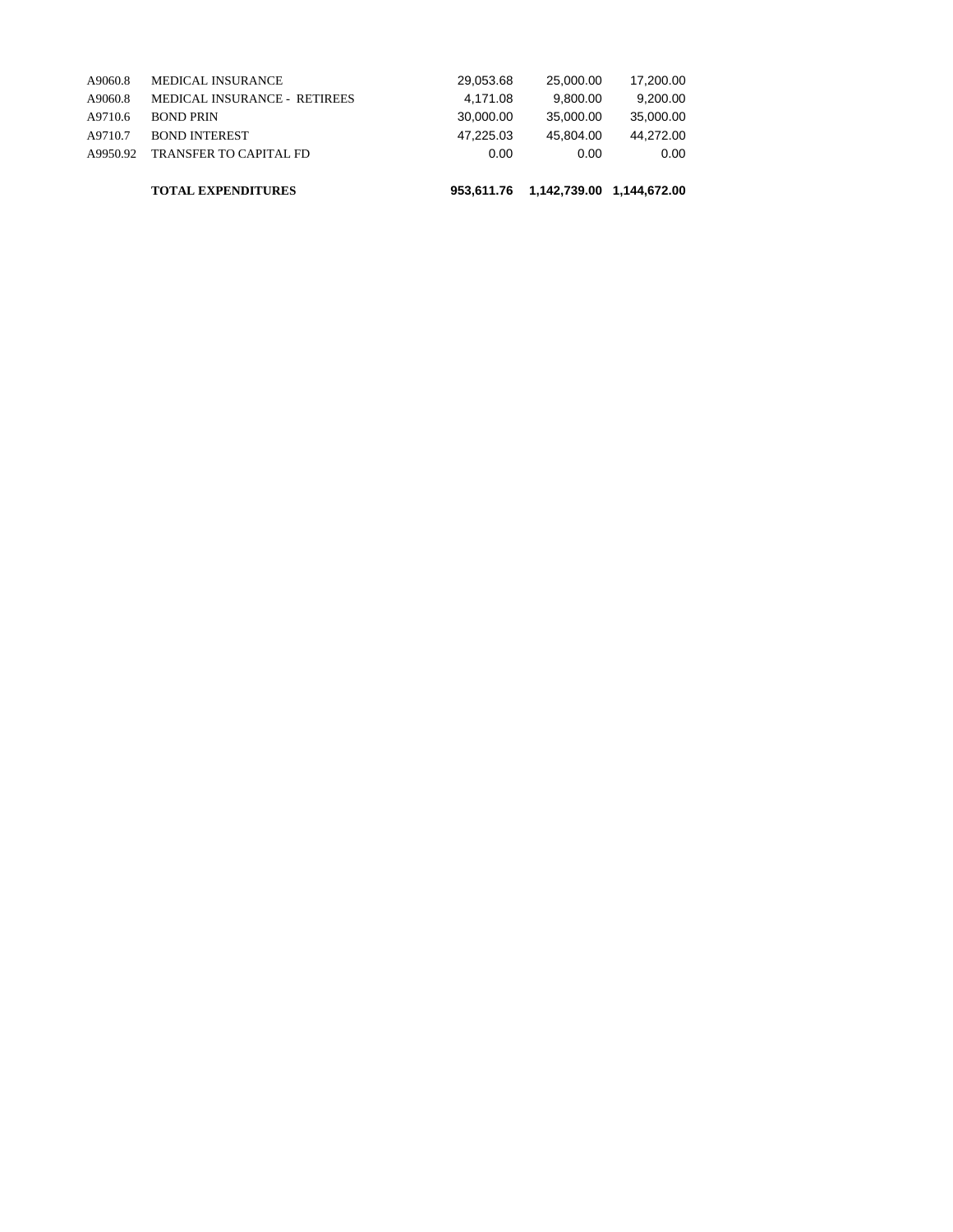#### **GENERAL FUND TOWN WIDE**

|       | <b>REVENUE</b>                      | <b>Actual</b><br>2011 | <b>Budget</b><br>2012 | <b>Budget</b><br>2013 |
|-------|-------------------------------------|-----------------------|-----------------------|-----------------------|
|       | A1001 PROPERTY TAXES                | 642,135.00            | 652,174.00            | 630,849.00            |
| A1081 | PAYMENTS IN LIEU OF TAXES           | 0.00                  | 0.00                  | 0.00                  |
|       | A1090 INTEREST/PENALTIES ON TAXES   | 14,616.00             | 12,000.00             | 15,000.00             |
|       | A1255 CLERK FEES                    | 1,382.83              | 1,200.00              | 1,200.00              |
|       | A1550 DOG CONTROL FEES              | 385.70                | 500.00                | 500.00                |
|       | A1972 NUTRITION CENTER RECEIPTS     | 7,044.31              | 8,000.00              | 8,000.00              |
| A2001 | <b>RECREATION FEES</b>              | 28,722.18             | 28,000.00             | 29,140.00             |
|       | A2025 FREEMAN PARK FEES             | 1,750.00              | 1,500.00              | 1,500.00              |
|       | A2238 Other Gov-Election            | 6,265.00              | 6,000.00              | 6,000.00              |
| A2300 | TRANSPORTATION SERVICES             | 7,288.07              | 6,000.00              | 6,000.00              |
| A2401 | <b>INTEREST &amp; EARNINGS</b>      | 3,748.60              | 4,000.00              | 2,500.00              |
|       | A2410 REAL PROPERTY RENTAL          | 3,830.69              | 5,000.00              | 5,000.00              |
|       | A2450 COMMISSIONS CABLE FRANCHISE   | 29,133.55             | 29,000.00             | 0.00                  |
|       | A2530 GAMES OF CHANCE               | 10.00                 | 50.00                 | 50.00                 |
|       | A2544 DOG LICENSES                  | 8,135.00              | 7,500.00              | 7,500.00              |
|       | A2610 FINES & FORFEITED BAIL        | 131,281.00            | 140,000.00            | 130,000.00            |
|       | A2655 MINOR SALES                   | 80.11                 | 50.00                 | 50.00                 |
| A2665 | <b>SALE OF EQUIPMENT</b>            | 0.00                  |                       |                       |
| A2701 | <b>REFUND PRIOR</b>                 | 493.48                | 0.00                  | 0.00                  |
|       | A2705 DONATIONS                     | 4,800.00              | 4,600.00              | 4,600.00              |
| A2770 | MISCELLANEOUS REVENUE               | 239.19                | 0.00                  | 0.00                  |
|       | A2810 INTERFUND                     | 10,877.40             | 13,000.00             | 11,000.00             |
| A3001 | NYS PER CAPITA AID                  | 19,494.00             | 20,000.00             | 20,000.00             |
|       | A3005 NYS MORTGAGE TAX              | 55,284.60             | 55,000.00             | 55,000.00             |
| A3040 | TAX MAPS & ASSESSMENTS              | 8,974.59              | 0.00                  | 0.00                  |
| A3089 | <b>NYS AID - STAR</b>               | 0.00                  | 0.00                  | 0.00                  |
|       | A3772 NYS SR. CTR                   | 2,650.02              |                       |                       |
|       | A4772 FEDERAL NUTRITION AID         | 20,528.00             | 20,000.00             | 20,000.00             |
|       | A5050 INTERFUND TRANSFER FOR DEBT   | 0.00                  | 0.00                  | 0.00                  |
|       | <b>TOTAL ESTIMATED REVENUES</b>     | 367,014.32            | 361,400.00            | 323,040.00            |
|       | APPROPRIATED FUND BALANCE           | 135,347.00            | 129,165.00            | 190,783.00            |
|       | <b>UNAPPROP FUND BALANCE</b>        | 429,975.00            | 491,695.00            | 300,912.00            |
|       | PROPERTY TAX                        | 642,135.00            | 652,174.00            | 630,849.00            |
|       | <b>TOTAL REV &amp; FUND BALANCE</b> | 1,574,471.32          | 1,634,434.00          | 1,445,584.00          |
|       | <b>LESS EXPENDITURES</b>            | 953,611.76            | 1,142,739.00          | 1,144,672.00          |
|       | <b>FUND BALANCE DECEMBER 31</b>     | 620,860.00            | 491,695.00            | 300,912.00            |
|       | <b>TAX LEVY</b>                     | 619,634.00            | 652,174.00            | 630,849.00            |
|       | <b>ASSESSED VALUATION (M\$)</b>     | 257.88                | 261.92                | 263.95                |
|       | TAX RATE (\$/THOUSAND)              | 2.49                  | 2.49                  | 2.39                  |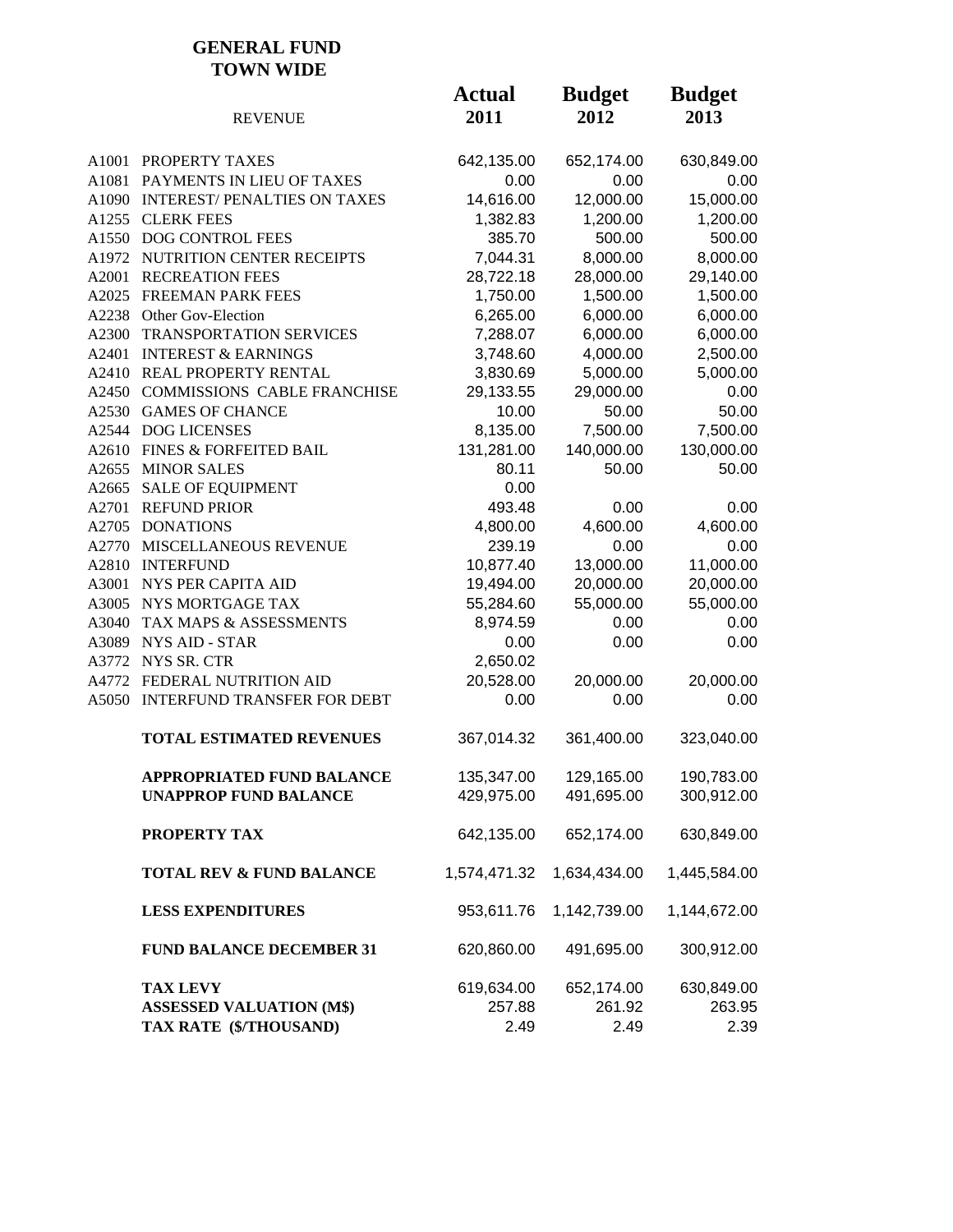#### **Mumford Fire**

| <b>EXPENDITURES</b>         | 2011                             | 2012                               | 2013                               |
|-----------------------------|----------------------------------|------------------------------------|------------------------------------|
| Contract                    | 307,675.00                       | 307.498.00                         | 304.800.00                         |
| Total                       | 307,675.00                       | 307,498.00                         | 304,800.00                         |
| <b>REVENUE</b>              |                                  |                                    |                                    |
| Levy<br>Interest<br>Rentals | 305,825.00<br>1,350.00<br>500.00 | 305,401.00<br>1,097.00<br>1,000.00 | 302,703.00<br>1,097.00<br>1,000.00 |
|                             | 307.675.00                       | 307.498.00                         | 304.800.00                         |
| Levy                        | 305,825.00                       | 305,401.00                         | 302,703.00                         |
| <b>Assessed Value (k\$)</b> | 88,803.95                        | 89,290.00                          | 90,034.90                          |
| <b>Tax Rate</b>             | 3.44                             | 3.42                               | 3.36                               |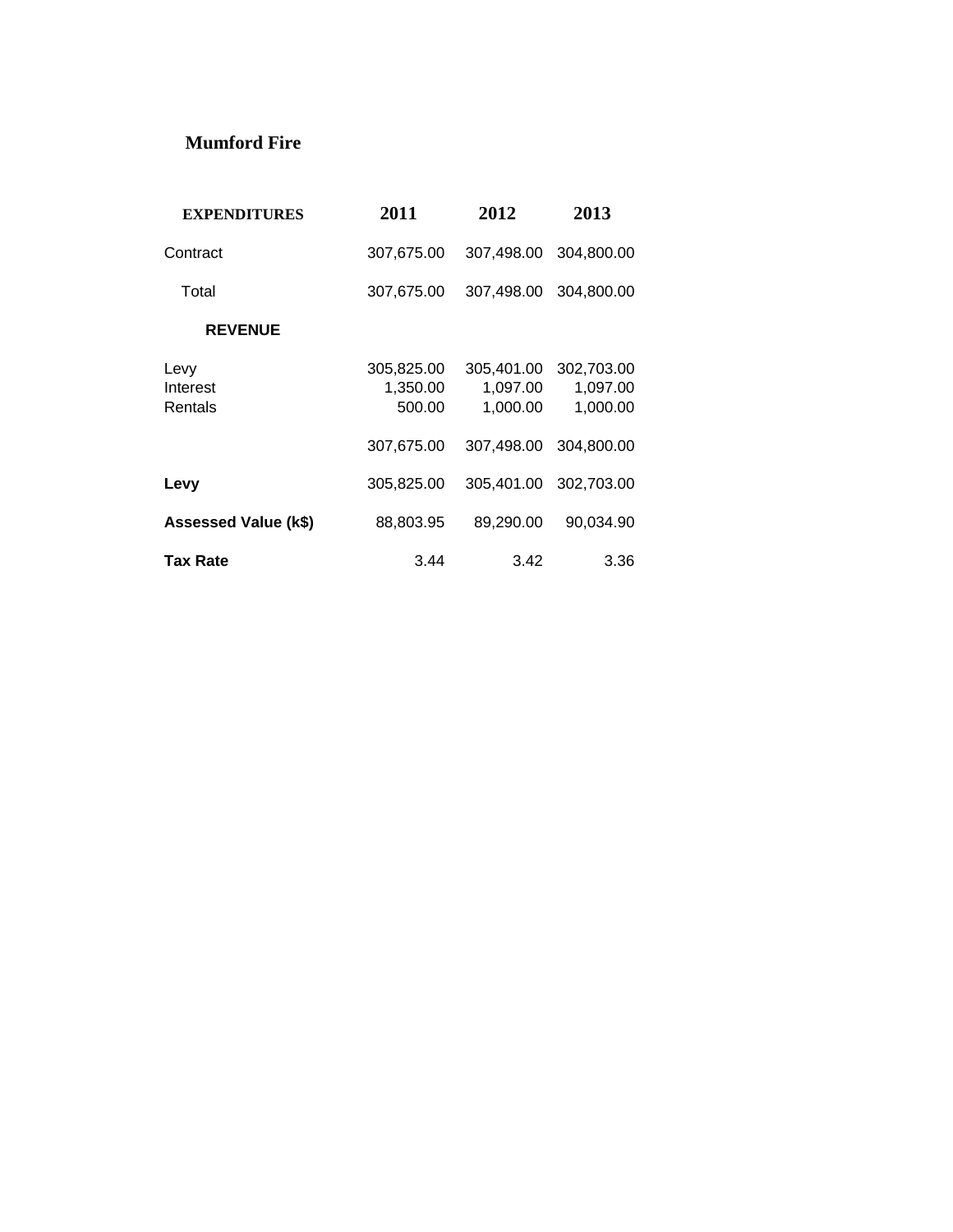### **WHEATLAND FIRE**

|           | <b>EXPENDITURES</b>     | 2011               | 2012               | 2013                    |
|-----------|-------------------------|--------------------|--------------------|-------------------------|
| 3410.4/SF | <b>Village Contract</b> | 182,769.00         | 197,612.00         | 160,849.00              |
|           | Total                   | 182,769.00         | 197,612.00         | 160,849.00              |
|           | <b>REVENUE</b>          |                    |                    |                         |
|           | Approp Fund Bal         | 182,769.00<br>0.00 | 197,612.00<br>0.00 | 144,255.00<br>16,594.00 |
|           |                         | 182,769.00         | 197,612.00         | 160,849.00              |
|           | Levy                    | 182,769.00         | 197,612.00         | 144,255.00              |
|           | Assessed Value (k\$)    | 89,046.30          | 89,830.80          | 90,742.62               |
|           | Tax Rate                | 2.06               | 2.20               | 1.59                    |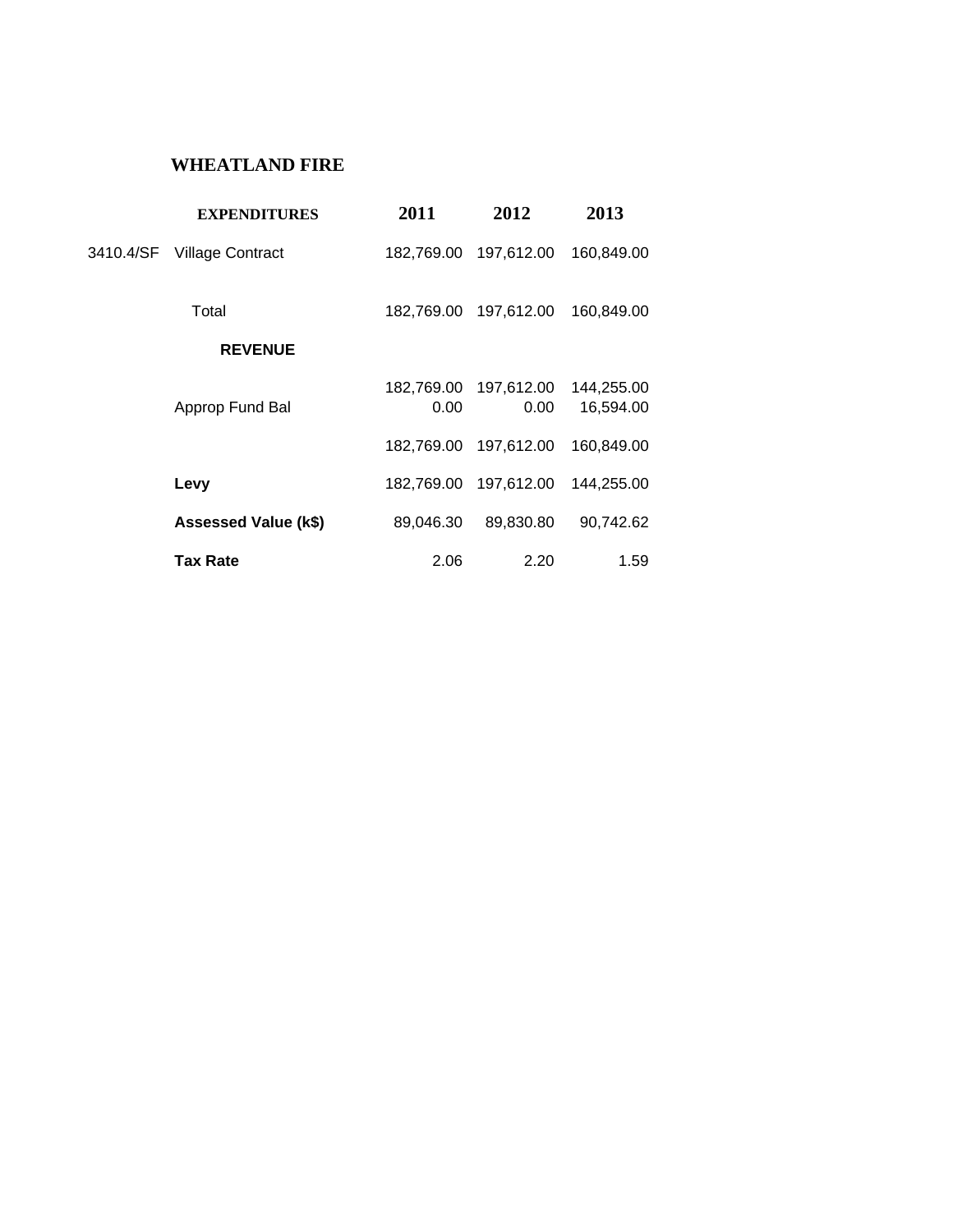# **Mumford Light**

|                    | <b>EXPENDITURES</b>               | 2011               | 2012                                             | 2013              |
|--------------------|-----------------------------------|--------------------|--------------------------------------------------|-------------------|
| 5182.4/SL Elect.   |                                   |                    | 9,000.00 10,242.00 10,242.00                     |                   |
|                    | Total                             |                    | 9,000.00 10,242.00 10,242.00                     |                   |
|                    | <b>REVENUE</b>                    |                    |                                                  |                   |
| 1001/SL<br>2401/SL | Interest<br>Appropriated Fund Bal | 150.00<br>3,525.00 | 5,325.00 5,331.00 5,347.00<br>113.00<br>4,798.00 | 50.00<br>4,845.00 |
|                    |                                   |                    | 9,000.00 10,242.00 10,242.00                     |                   |
|                    | Levy                              |                    | 5,325.00 5,331.00 5,347.00                       |                   |
|                    | <b>Assessments</b>                | 24,206             | 24,233                                           | 24,307            |
|                    | <b>Tax Rate</b>                   | 0.22               | 0.22                                             | 0.22              |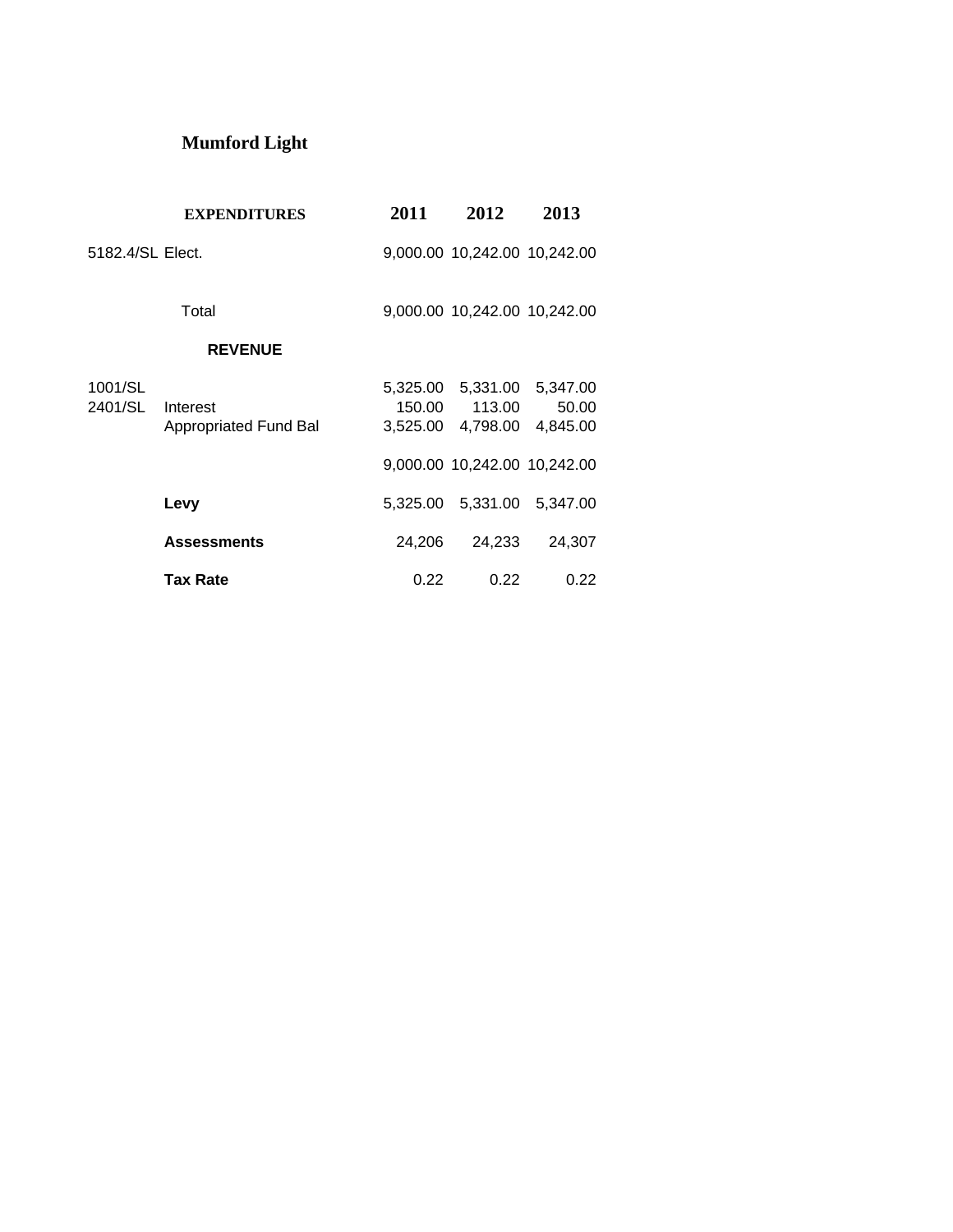# **NORTHEAST SEWER**

|           | <b>EXPENDITURES</b>     | 2011 | 2012                          | 2013 |
|-----------|-------------------------|------|-------------------------------|------|
| 8120.4/SS | <b>Village Contract</b> |      | 67,682.00 65,538.00 63,344.00 |      |
| 8120.4/SS | Maintenance             |      | 20,000.00 20,000.00 25,000.00 |      |
| 5182.4/SS | Electric                |      | 1,500.00  1,500.00  1,600.00  |      |
|           | Total                   |      | 89,182.00 87,038.00 89,944.00 |      |
|           | <b>REVENUE</b>          |      |                               |      |
| 1001/00   |                         |      | 00.52100.00.52100.00.52100    |      |

| 1001/SS |                       | 86.534.00 86.534.00 86.534.00 |        |               |
|---------|-----------------------|-------------------------------|--------|---------------|
| 2401/SS | Interest              | 600.00                        | 504.00 | 200.00        |
|         | Appropriated Fund Bal | 2.048.00                      |        | 0.00 3.210.00 |
|         | Total                 | 89,182.00 87,038.00 89,944.00 |        |               |
|         |                       |                               |        |               |

| <b>TAX LEVY</b> |        |        | 86,534.00 86,534.00 86,534.00 |
|-----------------|--------|--------|-------------------------------|
| <b>UNITS</b>    | 474    | 474    | 474                           |
|                 | 182.56 | 182.56 | 182.56                        |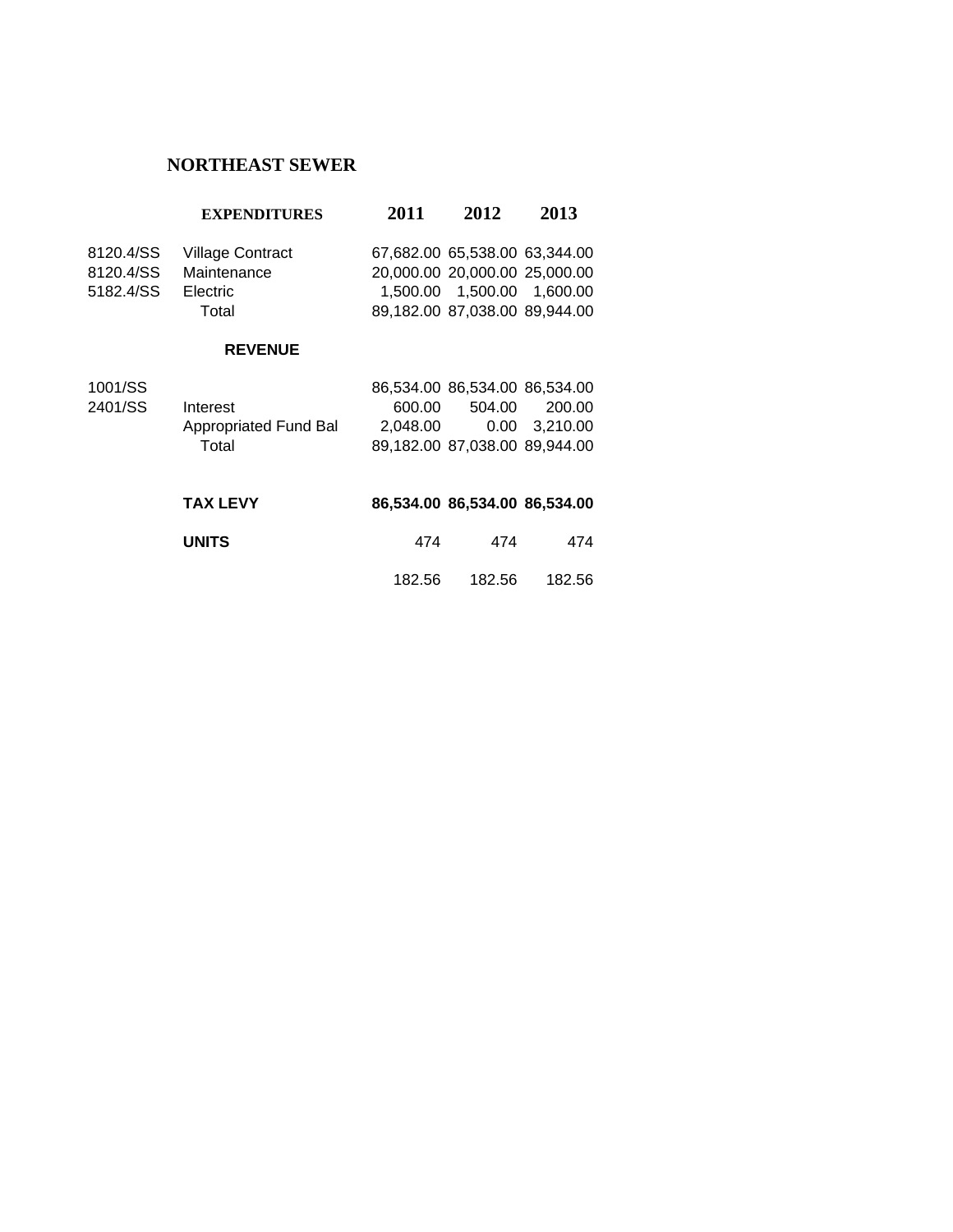#### **Mumford Refuse**

|            | <b>EXPENDITURES</b>         | 2011   | 2012                          | 2013  |
|------------|-----------------------------|--------|-------------------------------|-------|
| 8160.4/SR1 | Contract<br><b>Fund Bal</b> |        | 67,671.00 21,060.00 21,060.00 |       |
|            | Total                       |        | 67,671.00 21,060.00 21,060.00 |       |
|            | <b>REVENUE</b>              |        |                               |       |
|            | Levy                        |        | 67,520.00 20,940.00 21,035.00 |       |
|            | Interest                    | 151.00 | 120.00                        | 25.00 |
|            | <b>Fund Bal</b>             | 0.00   | 0.00                          | 0.00  |
|            | Total                       |        | 67,671.00 21,060.00 21,060.00 |       |
|            | <b>TAX LEVY</b>             |        | 67,520.00 20,940.00 21,035.00 |       |
|            | <b>UNITS</b>                | 309    | 270                           | 270   |
|            |                             | 218.51 | 77.56                         | 77.91 |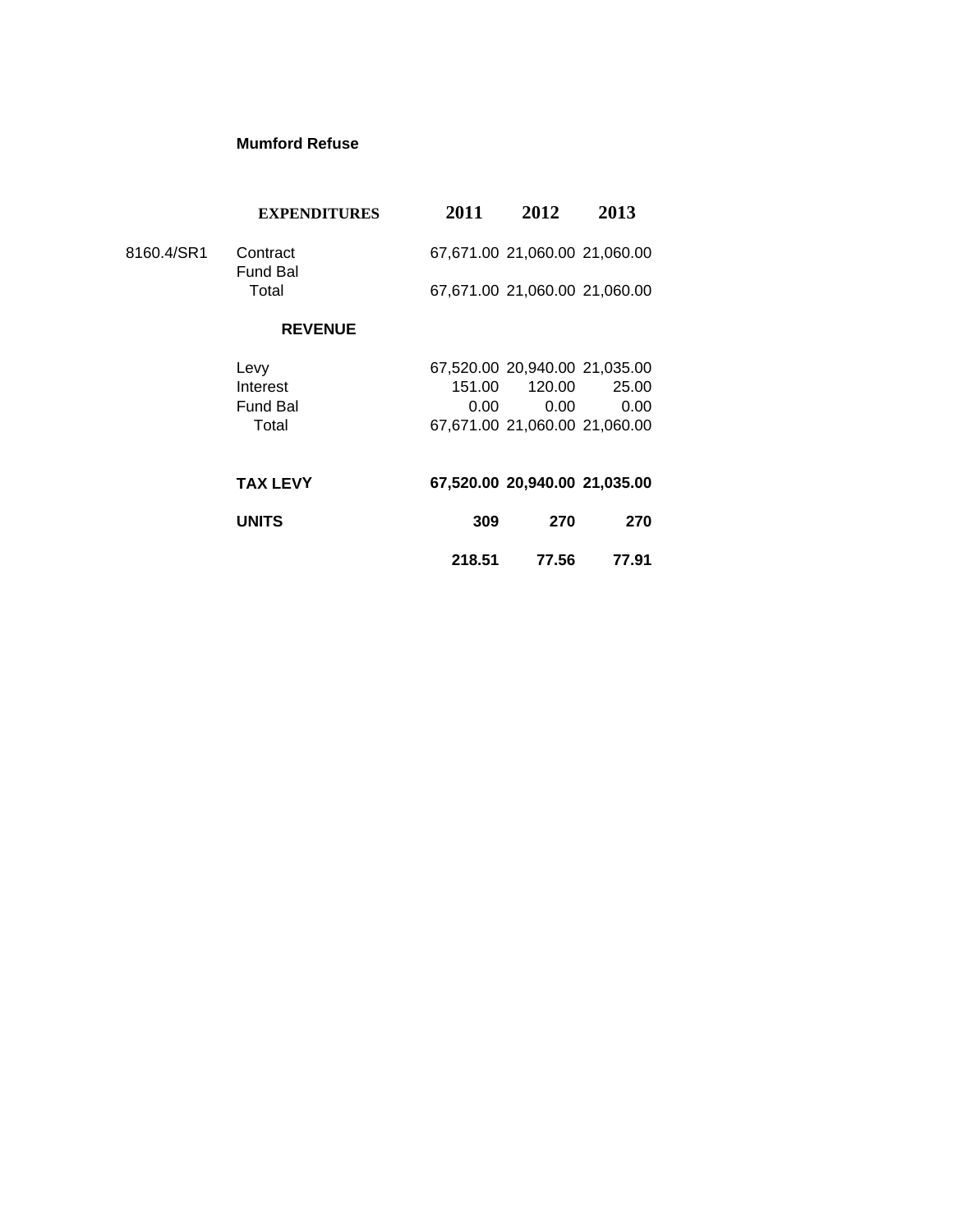# **Rolling Acres**

|            | <b>EXPENDITURES</b>         | 2011                        | 2012     | 2013              |
|------------|-----------------------------|-----------------------------|----------|-------------------|
| 8160.4/SR2 | Contract<br><b>Fund Bal</b> | 14,892.00 5,304.00          |          | 5,304.00          |
|            | Total                       | 14,892.00 5,304.00 5,304.00 |          |                   |
|            | <b>REVENUE</b>              |                             |          |                   |
|            | Levy                        | 14,822.00                   | 5,284.00 | 5,297.00          |
|            | Interest                    | 20.00                       | 20.00    | 7.00              |
|            | <b>Fund Bal</b>             | 50.00                       | 0.00     | 0.00              |
|            | Total                       | 14,892.00                   |          | 5,304.00 5,304.00 |
|            | <b>TAX LEVY</b>             | 14,822.00 5,284.00 5,297.00 |          |                   |
|            | <b>UNITS</b>                | 68                          | 68       | 68                |
|            |                             | 218.00                      | 77.71    | 77.90             |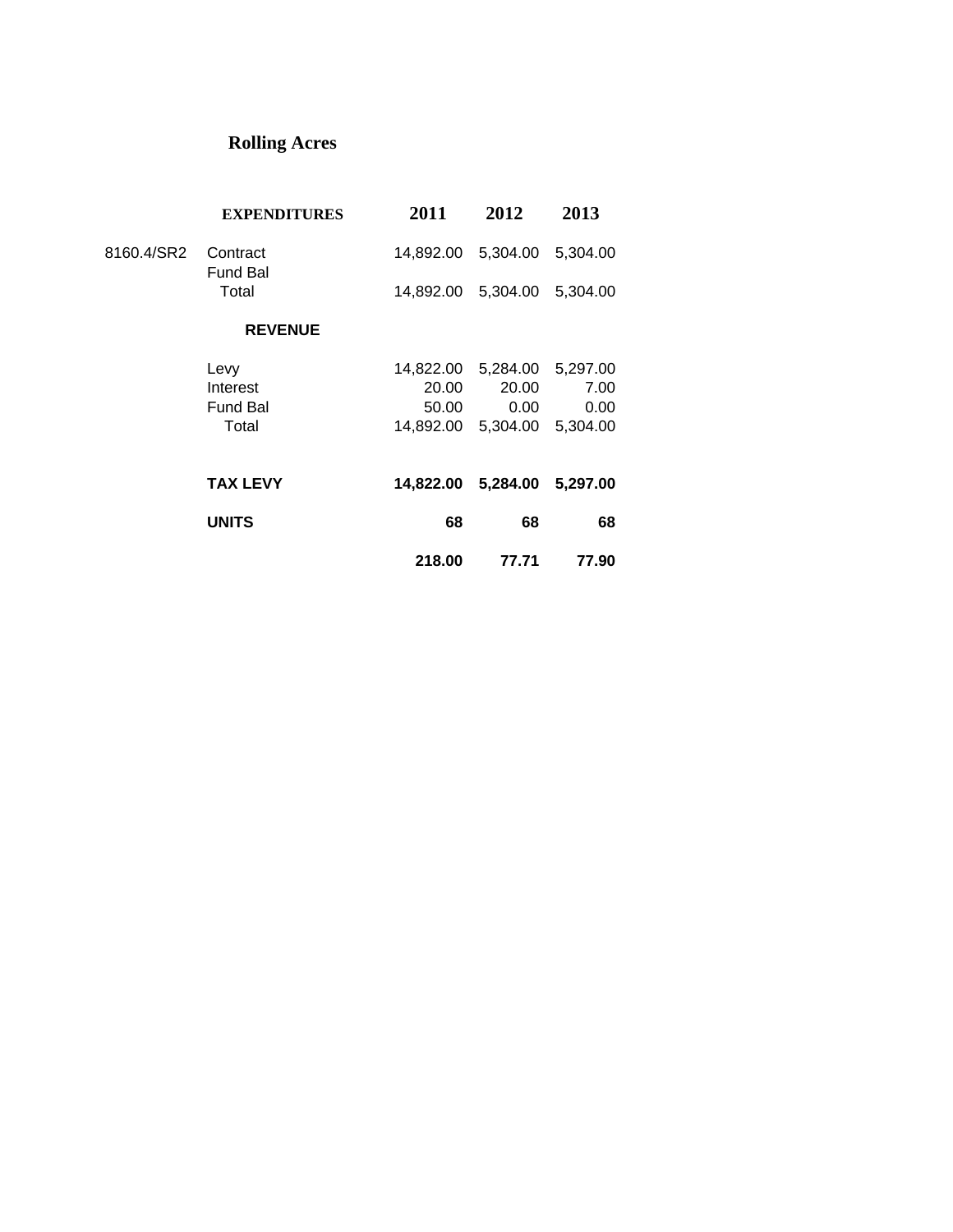### **FAIRVIEW RD**

| <b>EXPENDITURES</b> | 2011            | 2012     | 2013     |  |
|---------------------|-----------------|----------|----------|--|
| Contract            | 4,380.00        | 1,560.00 | 1,560.00 |  |
| Total               | 4,380.00        | 1,560.00 | 1,560.00 |  |
| <b>REVENUE</b>      |                 |          |          |  |
| Levy                | 4,350.00        |          | 1,557.00 |  |
| Interest            | 10.00           | 10.00    | 3.00     |  |
| <b>Fund Bal</b>     | 20.00           | 0.00     | 0.00     |  |
| Total               | 4.380.00        | 1,560.00 | 1,560.00 |  |
| <b>TAX LEVY</b>     | 4,350.00        | 1,550.00 | 1,557.00 |  |
| <b>UNITS</b>        | 20              | 20       | 20       |  |
|                     | 217.50          | 77.50    | 77.85    |  |
|                     | <b>Fund Bal</b> |          | 1,550.00 |  |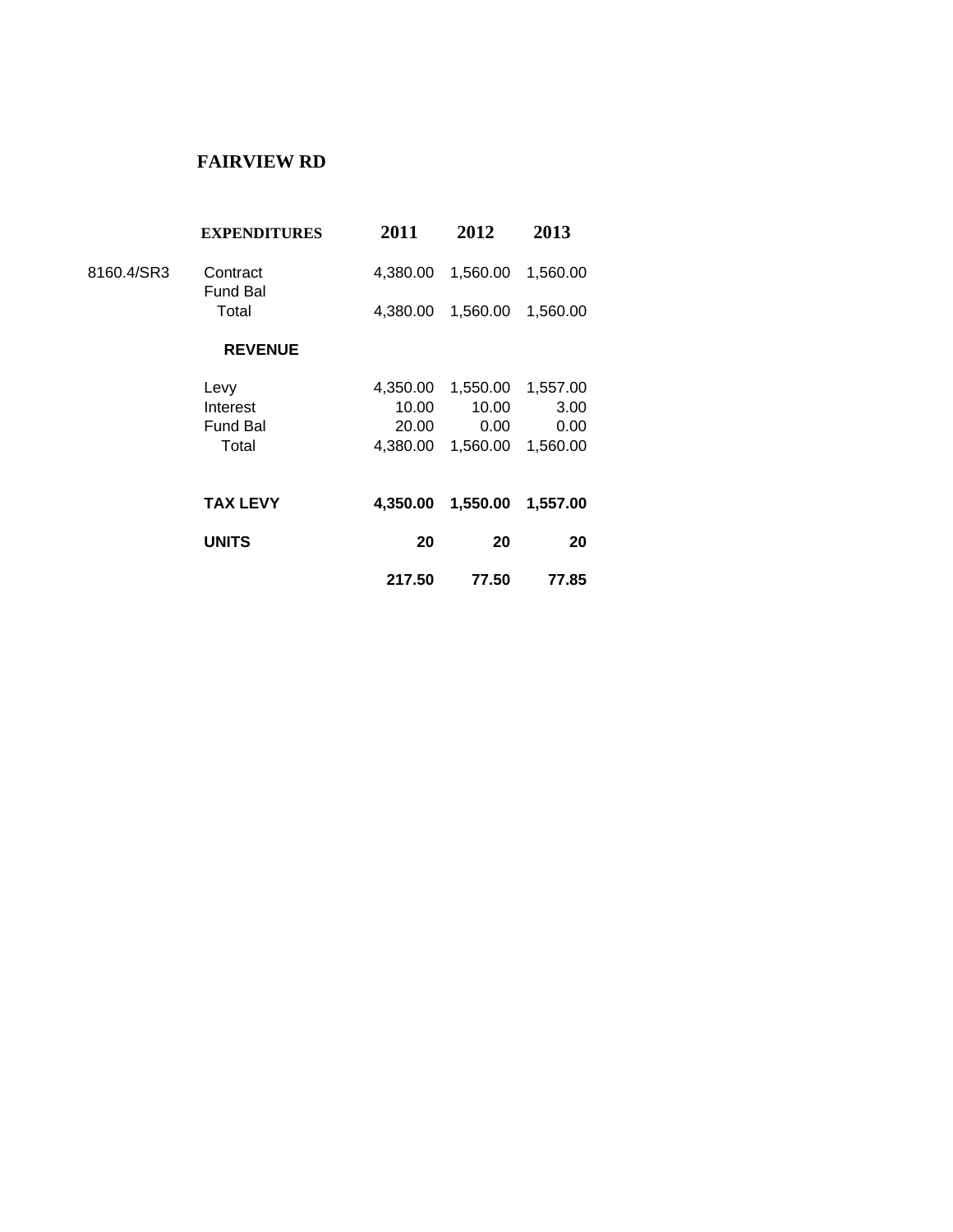#### **River Rd Water**

|            | <b>EXPENDITURES</b>   | 2011    | 2012                                               | 2013     |
|------------|-----------------------|---------|----------------------------------------------------|----------|
| 910.6/SW2  | <b>Bond Principal</b> |         | 5,000.00 5,000.00 5,000.00                         |          |
| 9710.7/SW2 | Interest Exp<br>Total |         | 8,235.00 7,975.00<br>13,235.00 12,975.00 12,715.00 | 7,715.00 |
|            | <b>REVENUE</b>        |         |                                                    |          |
| 1001/SW2   | Levy                  |         | 13,225.00 12,964.00 12,715.00                      |          |
| 2401/SW2   | Interest              | 10.00   | 11.00                                              | 5.00     |
|            | Total                 |         | 13,235.00 12,975.00 12,720.00                      |          |
|            | <b>TAX LEVY</b>       |         | 13,225.00 12,964.00 12,715.00                      |          |
|            | <b>UNITS</b>          | 17      | 17                                                 | 17       |
|            |                       | 583.46  | 571.94                                             | 560.95   |
|            | <b>Assessments</b>    | 2,268.9 | 2,360.7                                            | 2,361.7  |
|            | <b>Tax Rate</b>       | 1.46    | 1.37                                               | 1.35     |